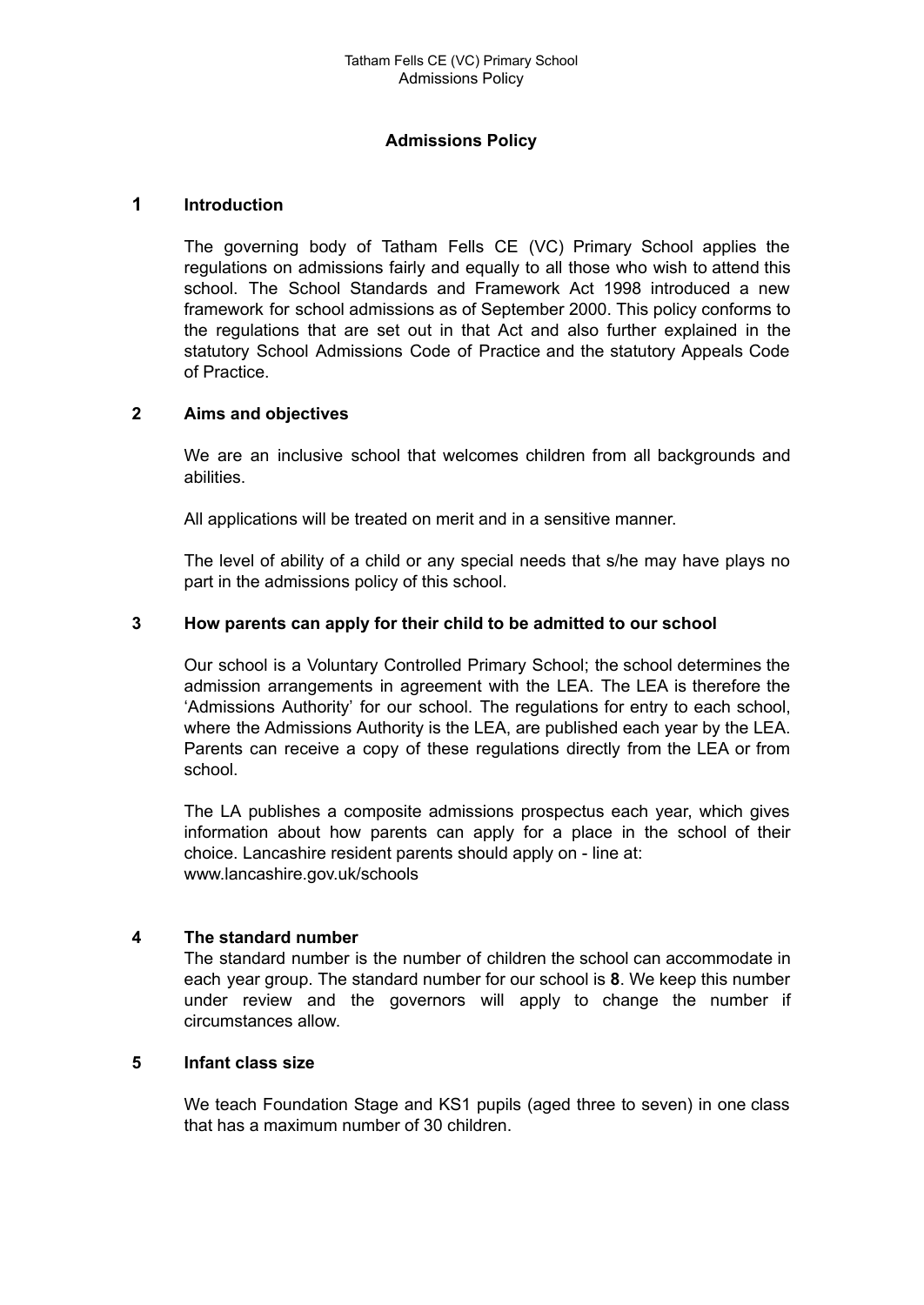## **Nursery Admissions Policy**

Children may be admitted to the nursery the term after their third birthday. There will be 3 intakes a year in September, January and April.

The steps below explain how to apply for a nursery place in our school

- 1. You may place your child's name on the record of interest list for our school.
- 2. Information regarding our nursery and contact points is available in school.
- 3. Ask school for an application form which you can either complete whilst at our school or take home to complete and return to school by the closing date indicated on the form
- 4. When completing the application form you should provide as much information as you can to support your application. If your circumstances change, please notify the school immediately.
- 5. The School's Admission Committee will meet each term. When a school or class receives more applications than it has places available, then the Admissions Committee will apply its oversubscription criteria.

In Community and voluntary Controlled Nursery Schools, priority is given to:

- a) Children whose Statement of Special Educational Needs names the nursery. Children in this criterion may be additionally supported by the Authority's Outreach Services.
- b) Children who have social, medical or developmental needs according to the County Council's Children in Need categories. This will include children in public care, also known as Looked After Children.
- c) Children who live nearest to the school using home to nursery school distance, following an accepted walking route.

# **Offers of places**

- 1. You will receive a letter from the school offering your child a place. You will be asked to return a form of acceptance of the place to the school.
- 2. Before accepting a place, which will be five sessions a week, you should be committed to taking your child regularly to school. If your child's attendance is unsatisfactory, the place may be withdrawn.
- 3. If you are not offered a place, you will be told that your child's name has been placed on a waiting list. If places subsequently become available, these will be offered according to the reserve list on that date.
- 4. Places are normally offered to commence at the beginning of the term after the child's 3 rd birthday and we will invite you and/or your child to visit during the term prior to admission.
- 5. We will offer **five places** for **2 full days** totaling **15 hours**, if all the sessions offered are not taken up then these will be offered to subsequent applicants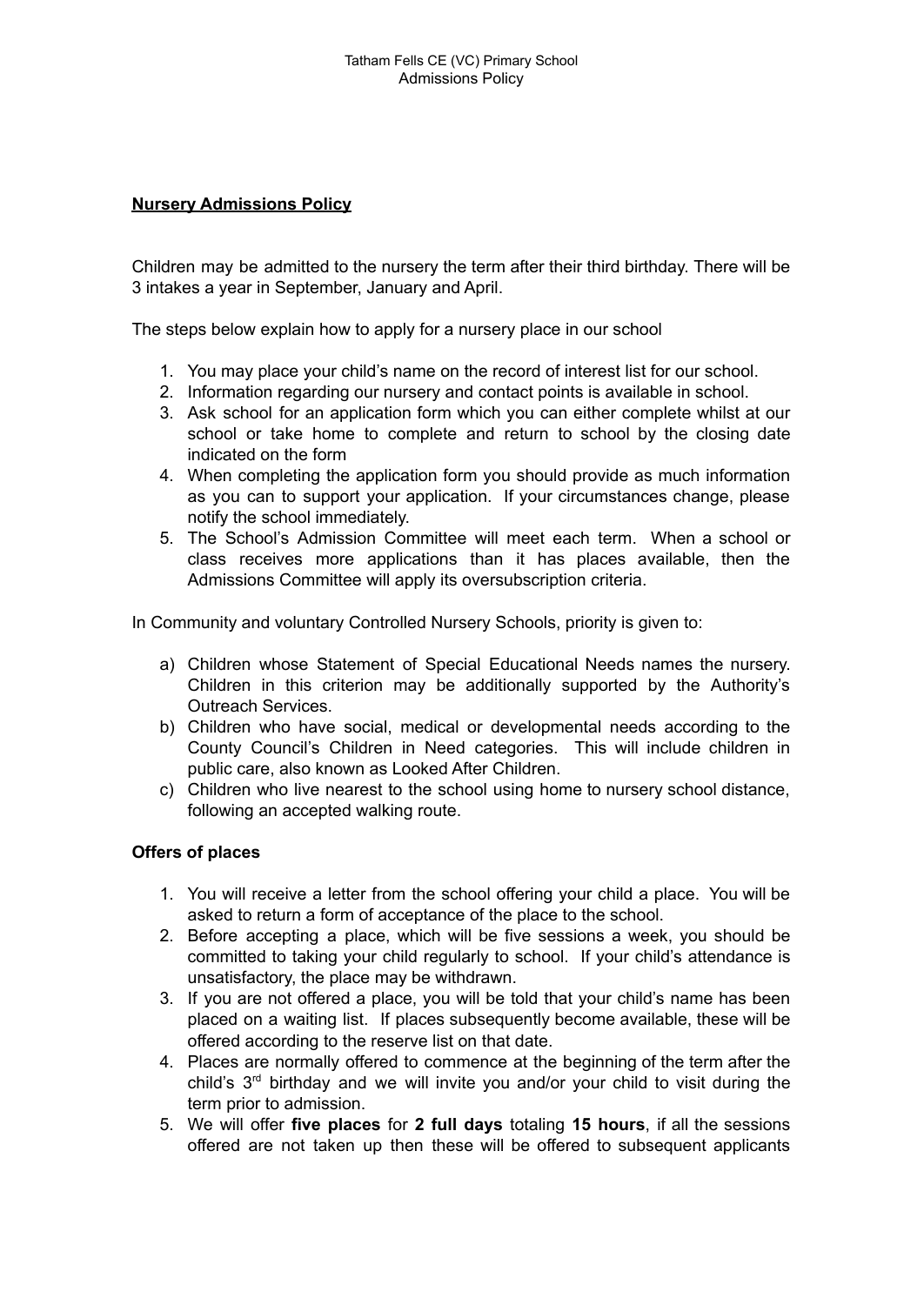following the criteria laid down by the Lancashire Education Authority for Voluntary Controlled Schools.

## **Reception Admissions Policy**

The proposed policy for admission to community and voluntary controlled primary schools is listed below:-

An admission number will be published showing the maximum number of pupils that the school will admit in the Autumn Term. If a school is oversubscribed, the following criteria will be applied in priority order:

When a school is oversubscribed on parental preference, then the following priorities apply in order:

- 1. Looked after and previously looked after children then
- 2. Children for whom the Local Authority accepts that there are exceptionally strong medical social or welfare reasons which are directly relevant to the school concerned (see note (i) below, then
- 3. Children with older brothers and sisters who will still be attending the school at the time of transfer,(See note (ii) below) then
- 4. Remaining places are allocated according to where a child lives. Those living nearest to the preferred school by a walking route recognised by the Local Authority will have priority.(see note (iv) below.

### Notes

- (i) The medical, social and welfare criterion will consider issues relevant to the child and/or the family. This category may include children without a statement who have special needs. Children who have a statement for special needs which names a particular school have priority for admission and are considered under a separate admission procedure. Written evidence from an appropriate professional is usually required before the Authority considers medical, social or welfare reasons for admission. This should accompany the application form. Only exceptional reasons relating to the suitability of the preferred school are normally accepted in this category.
- (ii) Brothers and sisters includes step children, half brothers and sisters fostered and adopted children living with the same family at the same address (consideration may be given to applying this criterion to full brothers and sisters who reside at different addresses).
- (iii) If there are more children in any of the admission categories 1 to 3 than there are places remaining, then those children living nearest to the school measured by a walking route recognised by the Local Authority will have priority. If the Local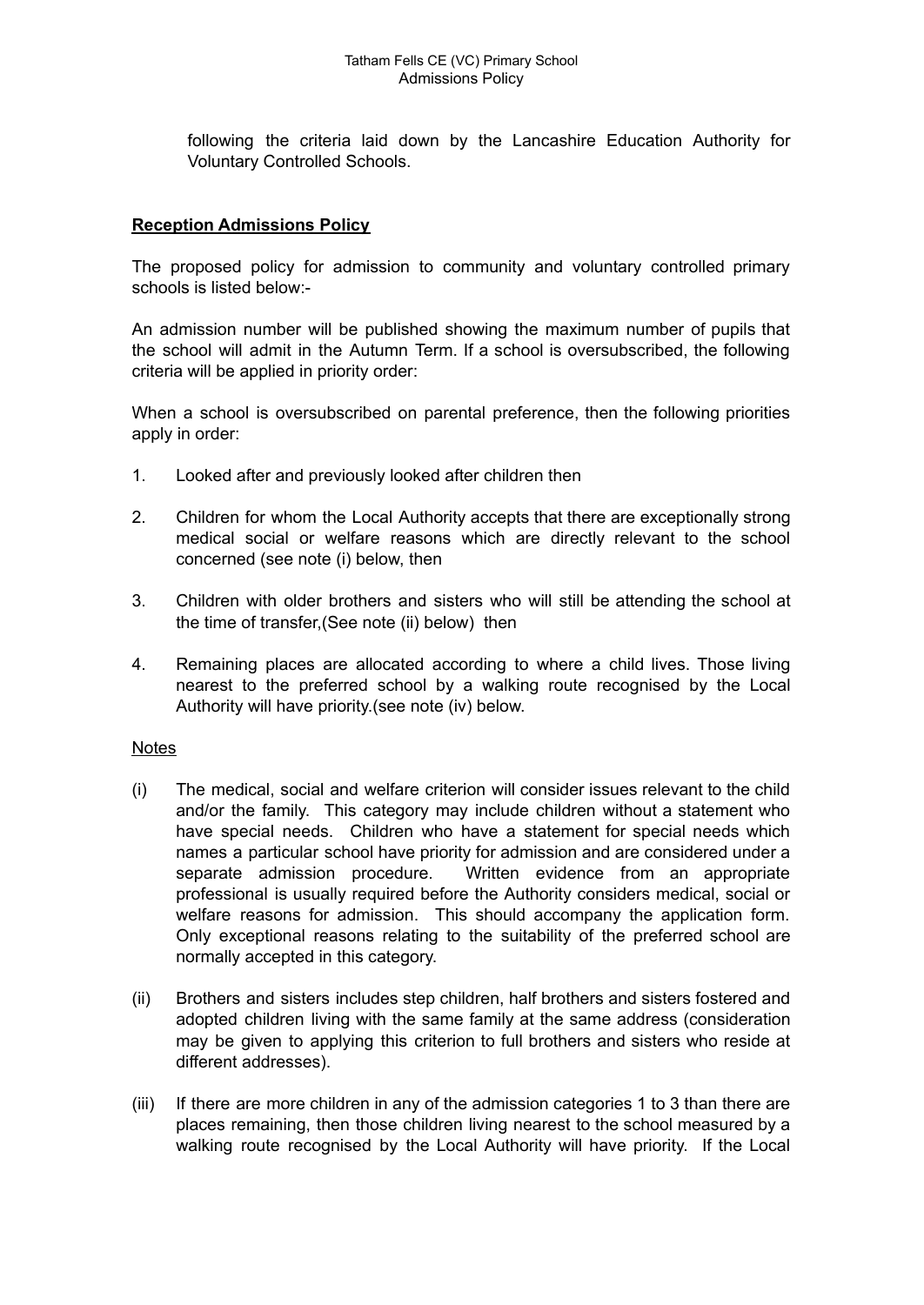Authority is unable to distinguish between applicants using the published criteria (eg twins or same block of flats) places will be offered via a random draw.

- (iv) When considering the shortest walking route, the distance is along public highways and footpaths between the nearest gate of the child's permanent address to the nearest available entrance (currently in use by pupils) of the main building of the school.
- (v) A child's permanent address is the one where he/she normally lives and sleeps and goes to school from. Proof of residence may be requested at any time throughout the admissions process.
- (vi) The Local Authority keeps a waiting list for each oversubscribed school. This is kept in priority order using the school's published admission criteria. The list is kept until 31 December and then passed to the school. Parents who wish to remain on a waiting list must contact the school direct to confirm that this is the case.
- (vii) Children will not normally be able to start school other than at the beginning of the term unless they have moved into the area or there are exceptional circumstances.
- (viii) Applications for school places which are received late will not usually be dealt with at the same time as those received by the set deadline. The reasons for a late application may be requested and where these are not considered exceptional the relevant admission criteria will be initially applied to all others received on time. The late application will be dealt with after this process.
- (ix) Where a child lives with one parent for part of the week and another for the rest of the week only one address will be accepted for a school admission application. This will normally be the one where the child wakes up for the majority of school days (Monday to Friday).

### **6 Admission appeals**

If parents wish to appeal against a decision to refuse entry, they can do so by applying to the LEA. An independent appeals panel then meets to consider all appeals by parents who have been refused a place at our school and who wish to appeal against this decision. An appeals panel's decision is binding for all parties concerned. If the appeals panel decides that we should admit a child to our school, then we will accept this and continue to do all we can to provide the best education for all the children at our school.

### **7 Review**

This policy will be reviewed annually with the Admissions Authority in the light of any changed circumstances in our school or the local area.